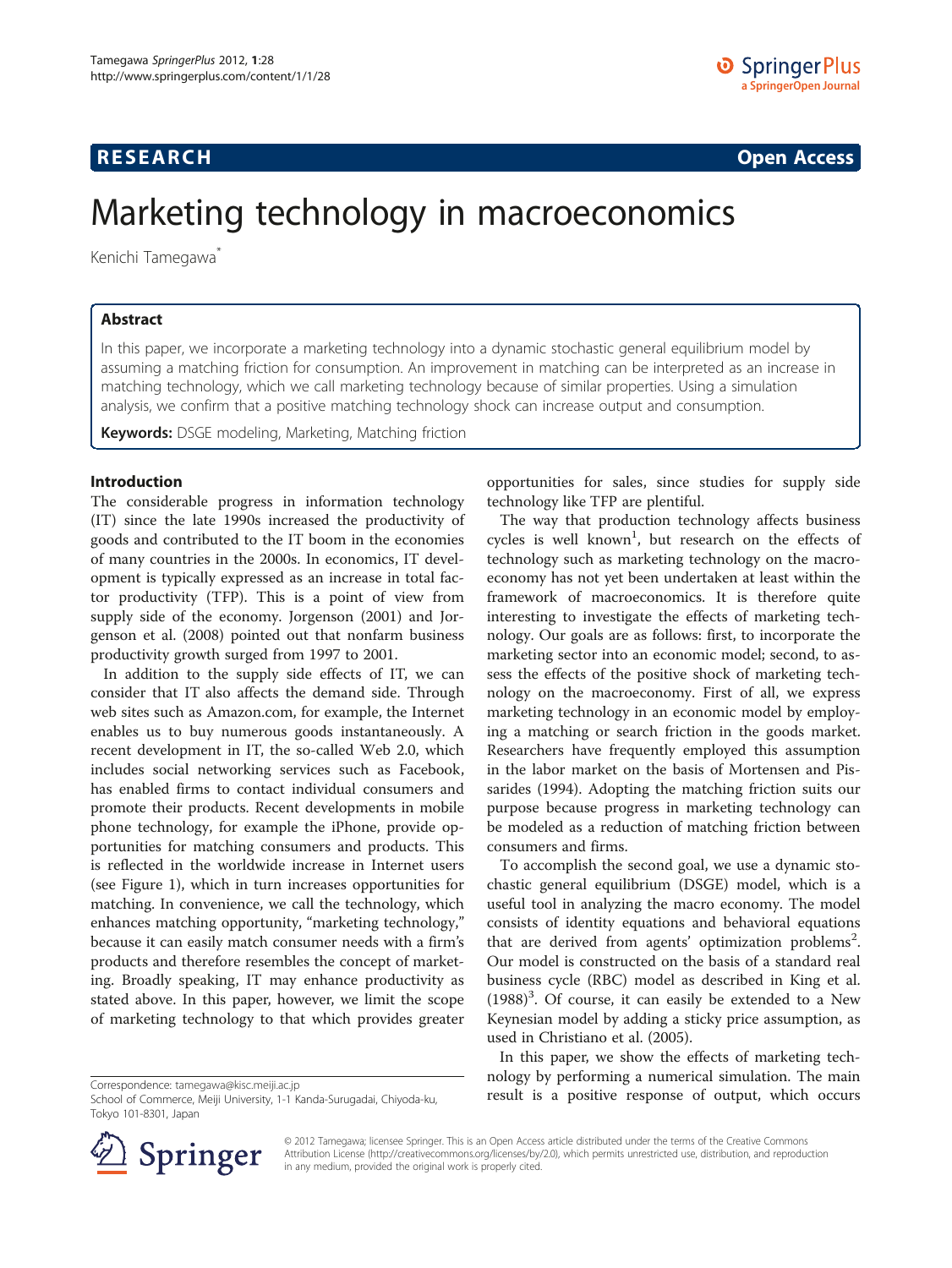<span id="page-1-0"></span>

because progress in marketing technology can increase matched consumption. In our settings, the sudden increase in households' consumption provides an incentive to work more to smooth out the consumption path. Similar to increases in TFP, developments in IT technology that affect the demand side can also increase output and therefore income.

The remainder of our paper is organized as follows. Section 2 explains the key equation, which plays an important role in this paper. Section 3 constructs our model. Section 4 presents a simulation analysis of marketing technology. Section 5 discusses how incorporating the marketing sector into a DSGE model alters the model's responses to shocks from other marketing technologies. Section 5 concludes the paper.

#### Matching friction for consumption

This section explains the key equation of our model: matching friction. Suppose that a consumer has a consumption plan, denoted by  $C_t$ , and that firms use some amount of resources denoted by  $a_t$  to advertise their goods. We then assume that consumer needs are met through the following Cobb-Douglas type matching function:

$$
C_t^m = e^{Z_t^C} (C_t)^{\gamma} (a_t)^{1-\gamma}, \tag{1}
$$

where  $C_t^m$  represents matched consumption. In the above equation, an increase in  $Z_t^C$  implies that the matching opportunity becomes bigger. We therefore call it marketing technology. High planned consumption and advertisement also facilitate the matching. The motivation of assuming Eq (1) stems from the study of matching friction for the labor market introduced by Mortensen and Pissarides ([1994\)](#page-4-0)<sup>4</sup>. In their study, labor matching results from a combination of vacancies offered by firms and the labor force provided by households. This assumption is also useful in a consumption matching framework.

For the following simulation, we assume that  $\log Z_t^C$ follows an AR(1) process. Note that under this setting,  $\theta_t \equiv C_t^m / C_t = Z_t^C (a_t / C_t)^{1-\gamma}$  can be interpreted as a matching probability. Moreover in Eq. (1) If  $y = 1$  and matching probability. Moreover, in Eq (1), If  $\gamma = 1$  and  $Z_t^C \equiv 0$ , the model constructed below is reduced to a standard RBC model standard RBC model.

#### Model

In our model, firms have a marketing sector and a production sector, households live infinitely, and there exists a the government. The population is normalized to 1. We begin by explaining the matching friction.

#### Firms: Production sector

Firms in the production sector have the following Cobb-Douglas production function:

$$
Y_t = e^{Z_t^Y} (K_t)^{\alpha} (h_t)^{1-\alpha}, \tag{2}
$$

where  $Y_t$  represents output;  $K_t$ , capital stock;  $h_t$ , hours worked; And  $\log Z_t^Y$ , a productivity shock with mean 0. With this technology of production, firms' gross profits are as follows:

$$
Y_t - a_t - w_t h_t - (R_t - 1 + \delta) K_t, \tag{3}
$$

where  $a_t$  is the goods used in advertising. The net output for firms is therefore  $Y_t - a_t$ . The first-order condition for profits maximization yields

$$
w_t = (1 - \alpha) \frac{Y_t}{h_t} \tag{4}
$$

The gross rental rate is as follows:

$$
R_t = \alpha \frac{Y_t}{K_t} + 1 - \delta \tag{5}
$$

#### Firms: Marketing sector

The marketing sector receives  $a_t$  from the production sector and conducts marketing activities. Consequently, their goods meet consumer needs through the consumption matching function. As stated above, to conduct this activity, we assume that the marketing sector needs  $a_t$ . The marketing sector demands  $a_t$  to maximize  $C_t^m - a_t$ . The first-order condition is

$$
(1 - \gamma) \frac{C_t^m}{a_t} = 1. \tag{6}
$$

Note that  $C_t^m - a_t$  is not profit but merely a hypothetical objective function.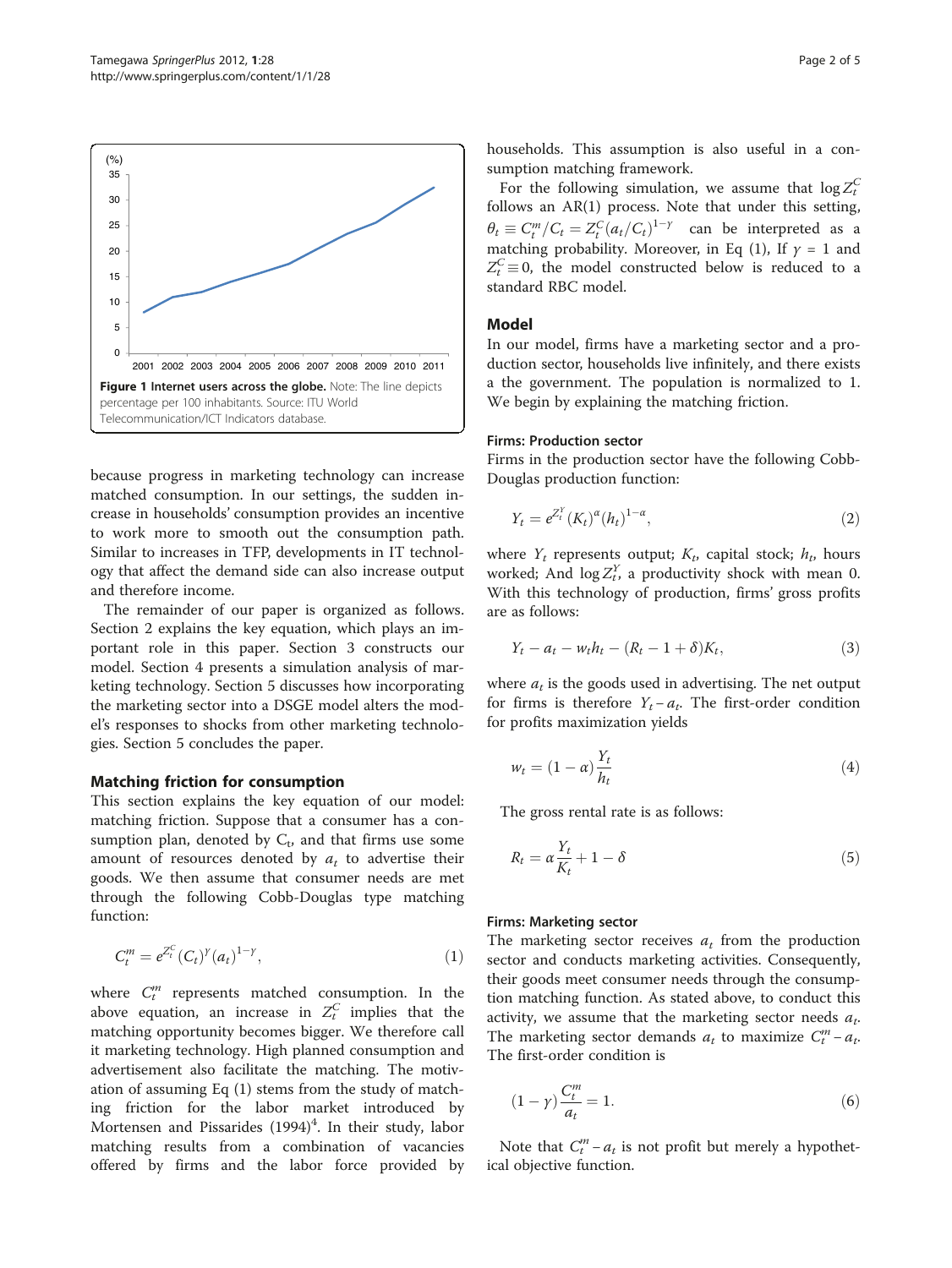#### Households

This subsection explains the aggregated behavior of households. First note that households are subject to the following inter-temporal budget constraint<sup>5</sup>:

$$
D_{t+1} = R_t D_t + w_t h_t - \theta_t C_t - T_t, \qquad (7)
$$

where  $D_t$  represents financial assets and  $T_t$  denotes lump-sum tax. Assuming that temporal utility is  $\log \theta_t C_t$ , households decide their planned consumption and labor supply by maximizing the following utility function, given  $\{\theta_t\}$ :

$$
E_0\left[\sum_{t=0}^{\infty}\beta^t\{\log\theta_tC_t+\tau\log(1-h_t)\}\right],
$$

where  $\beta$  represents a discount rate. The first-order conditions are

$$
\frac{1}{C_t} = E_t \left[ \frac{\beta R_{t+1}}{C_{t+1}} \right],\tag{8}
$$

$$
\frac{\tau h_t}{1 - h_t} = \frac{w_t}{C_t}.\tag{9}
$$

Note that the consumption path is independent  $\{\theta_t\}$  as shown in Eq (8).

#### Equilibrium condition

Assuming that capital stock is accumulated As  $K_{t+1}$  =  $(1 - \delta)K_t + I_t$  with a depreciation rate of  $\delta$  and an investment of  $I_t$  and that the primary balance for the government is always zero, an equilibrium condition  $K_{t+1} = D_{t+1}$  yields

$$
Y_t = C_t^m + I_t + G_t + a_t, \tag{10}
$$

where  $G_t$  represents government expenditure (which is equal to  $T_t$ ).

For convenience of understanding the flow of goods, we provide Figure 2. First, firms produce goods using labor and capital goods that are provided from households. Households (consumers) consume the goods and



pay tax to government. Advertisement is implemented through the goods that firms produce; in other words, advertisements are own consumption for firms.

#### Simulation analysis

How does the model behave against a positive marketing shock? First, since this shock provides a matching opportunity, matched consumption increases; consequently, saving decreases. This decrease in turn raises the rental rate and provides an incentive to work more. Therefore, output also increases. Planned consumption nevertheless decreases because rental rate increases. Although a matching improvement increases output over several periods, consumption later decreases because of a consumption-smoothing motive. On the other hand, an increase in saving reduces the rental rate and causes a decrease in the labor supply also decreases. Intuitively speaking, an increase in matching technology raises consumption; this forces households to work more to compensate for the increased consumption. As a result, output increases.

To confirm the above theoretical conjecture, we linearize and simulate the model. The parameter settings are  $[\alpha \beta \delta C^m h] = [1/3 \ 0.99 \ 0.02 \ 0.6 \ 1/3]$ , where  $C^m$  and h denote the steady-state values. For  $\gamma$ , we consider  $\gamma$  = 0.95 and  $\gamma = 0.5$ . A persistency parameter for  $\log Z_t^C$  is 0.9. The output share of advertising is 0.01 in the steady state. In Figure [3,](#page-3-0) we show impulse responses to the one percent shock for  $\log Z_t^C$ . In the case of  $\gamma = 0.5$ , since consumption matching is strongly affected by advertising, responses to the marketing shock are volatile.

As shown above, while a positive marketing shock can raise output, it decreases investment. This phenomenon seems to contrast with the experience of the late1990s. In the actual economy, however, IT can increase TFP. We can therefore consider that for this period, investment increases through a positive TFP shock. Of course, since there is a possibility that matching technology increase investment in the actual economy, careful empirical research is needed.

## Discussion: Consumption matching friction neutrality

How does the consumption matching friction alter responses to a supply or demand shock other than by matching technology relative to a standard RBC model? In a linearized model, the answer is that the friction does not alter the other shock responses. This is because households know how much their needs are matched by goods produced by firms; in other words, they know the matching probability  $\theta_t$ . Households then know the amount of goods to consume under a given shock even though matching friction is assumed. This implies that  $C_t^m$  does not depend on the value of γ. Regardless of the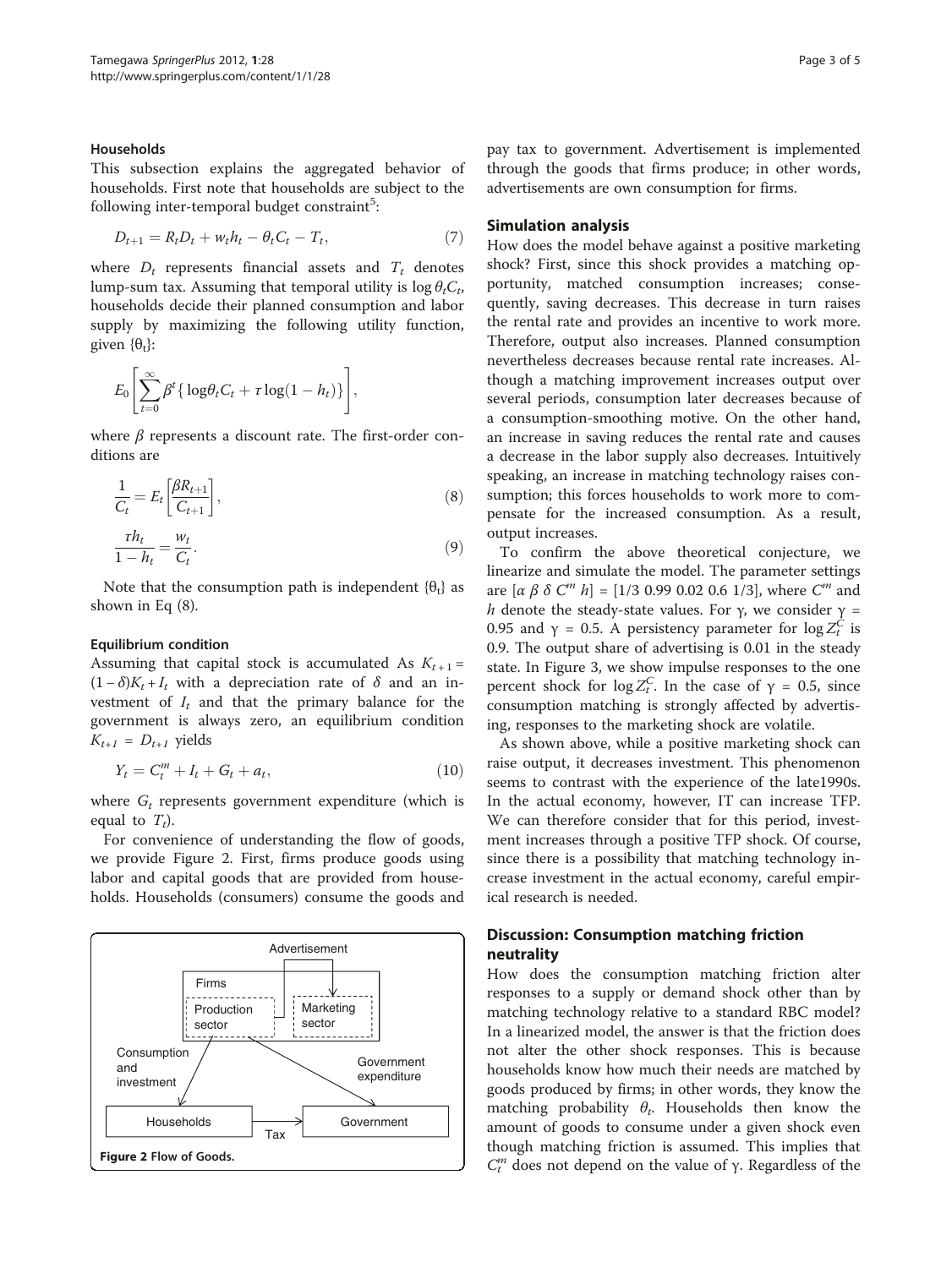<span id="page-3-0"></span>

value of γ, the responses to shocks other than the marketing technology shock are not altered.

This neutrality is not a drawback but an attraction from the empirical view point. Incorporating a consumption matching friction into a DSGE model may improve the results of empirical analyses such as that of Smets and Wouters ([2003](#page-4-0)), since adding this assumption does not harm the model properties. Further, marketing technology is considered to be a new structural shock. With this new shock, the model can allow for richer dynamics, which helps reduce the problem of the degree of stochastic singularity (see Ruge-Murcia, [2007](#page-4-0) and Tovar, [2009](#page-4-0)).

#### Concluding remarks

In this paper, we incorporated a marketing technology into a DSGE model by assuming a matching friction for consumption. The improvement in matching could be interpreted as an increase in matching technology. Using a simulation analysis, we confirmed that positive matching technology shock can raise output and consumption.

Further implications of what this paper has demonstrated in theoretical results need to be assessed through empirical studies. Fortunately, methods of empirical research on the basis of a DSGE model, for example, the method that Smets and Wouters [\(2003](#page-4-0)) used, are now becoming more familiar to economists. To investigate the